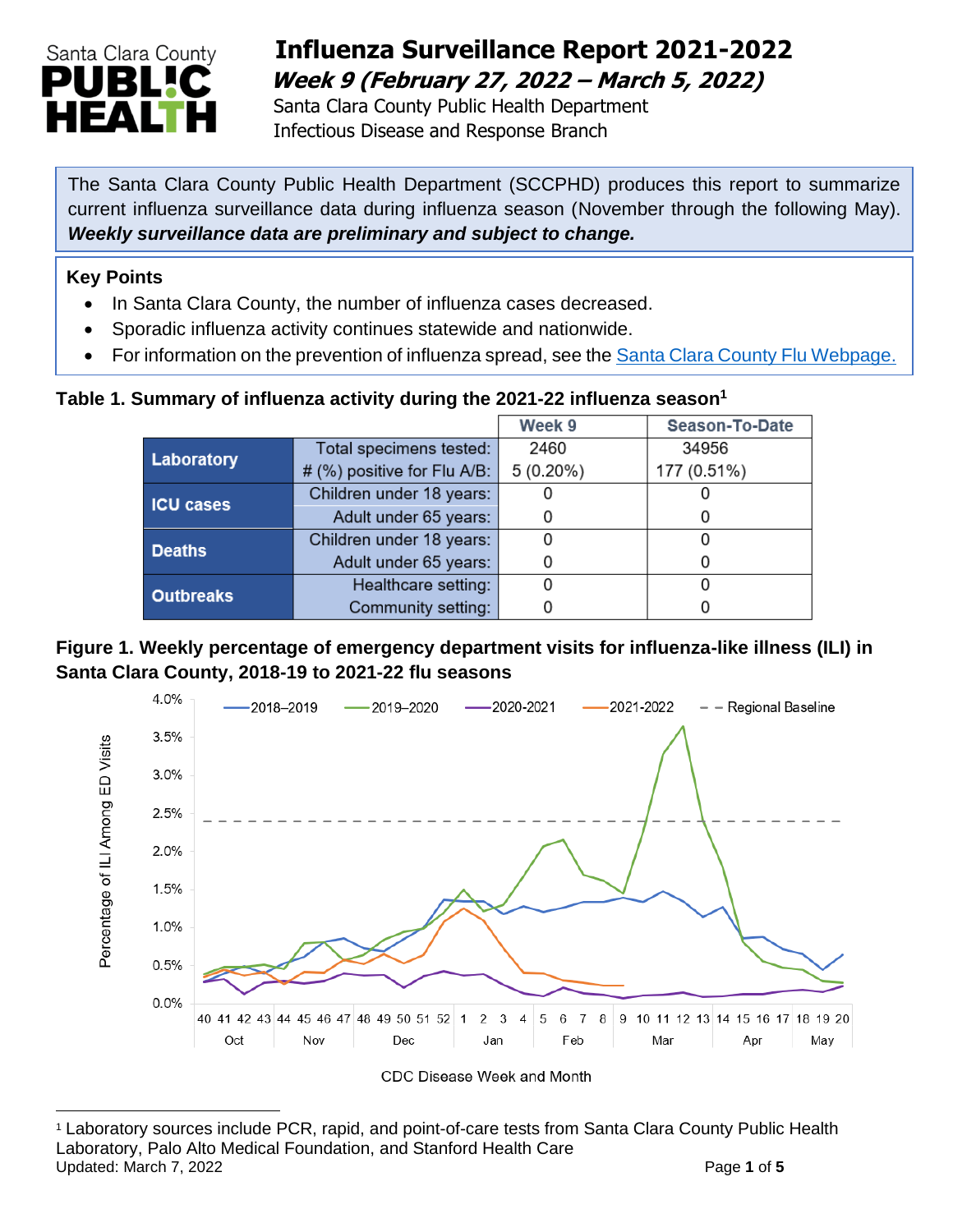

 Santa Clara County Public Health Department Infectious Disease and Response Branch

## **Influenza Virologic Surveillance**





CDC Disease Week and Month

<sup>2</sup> Laboratory sources include PCR, rapid, and point-of-care tests from Santa Clara County Public Health Laboratory, Palo Alto Medical Foundation, and Stanford Health Care. Limitations of Figure 2 data include presence of out-of-jurisdiction cases, inability to subtype influenza by certain laboratories, and potential missed influenza cases tested by alternate laboratories in the county.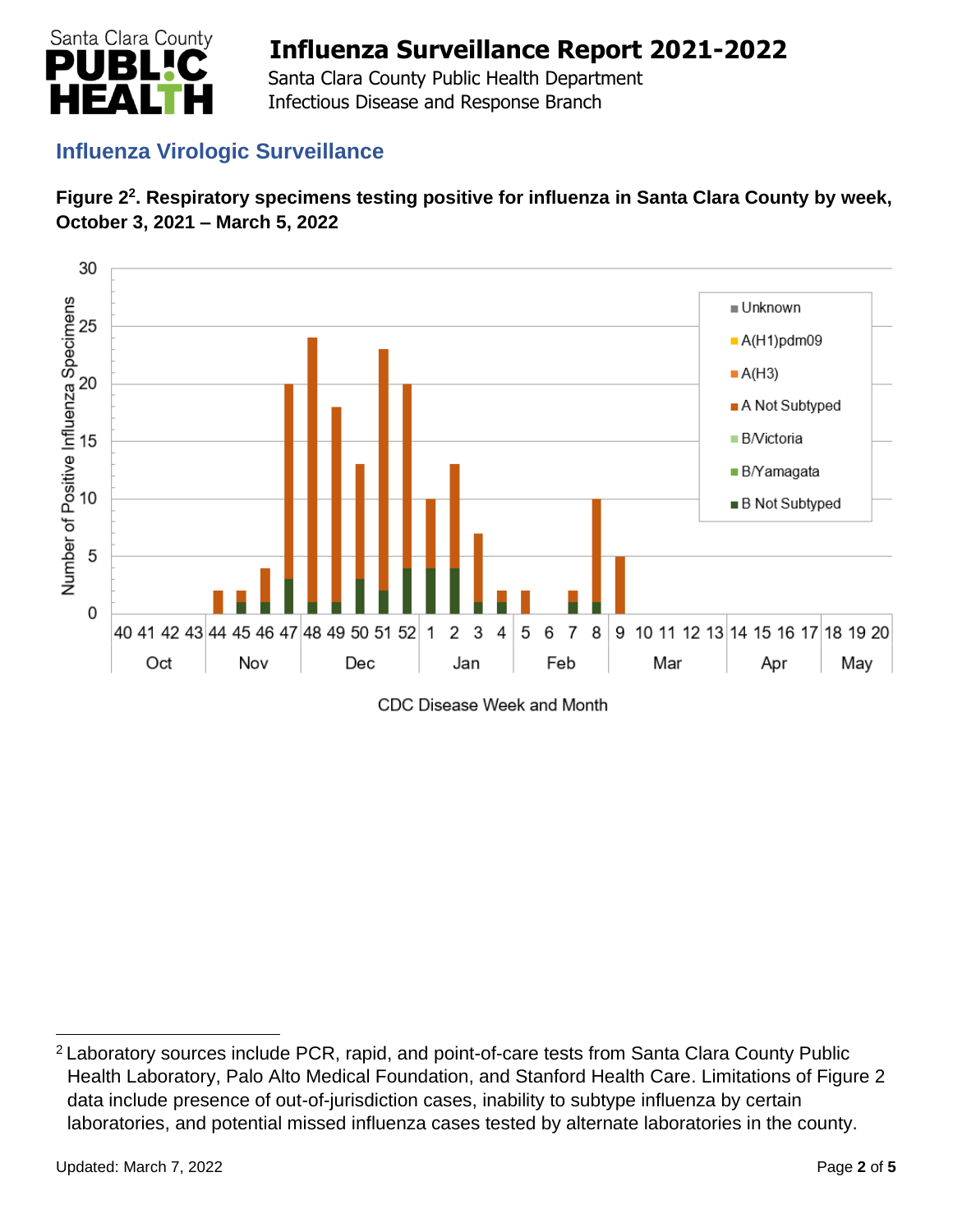

 Santa Clara County Public Health Department Infectious Disease and Response Branch

## **Laboratory-Confirmed Influenza ICU Cases, Deaths, and Outbreaks**

As of March 5, 2022, no laboratory-confirmed influenza cases requiring ICU level care or influenzaassociated deaths among persons under 65 years old were reported in Santa Clara County for the current flu season (Figure 3, Figure 4). Cases aged 65 years and older are not reportable. Additionally, no laboratory-confirmed influenza outbreaks have been reported in a healthcare or community setting for the  $2021 - 2022$  influenza season (Figure 5).

### **Figure 3 3 . Laboratory-confirmed influenza ICU cases and deaths among individuals aged 0-64 years by week of onset in Santa Clara County, October 3, 2021 – March 5, 2022**



CDC Disease Week and Month



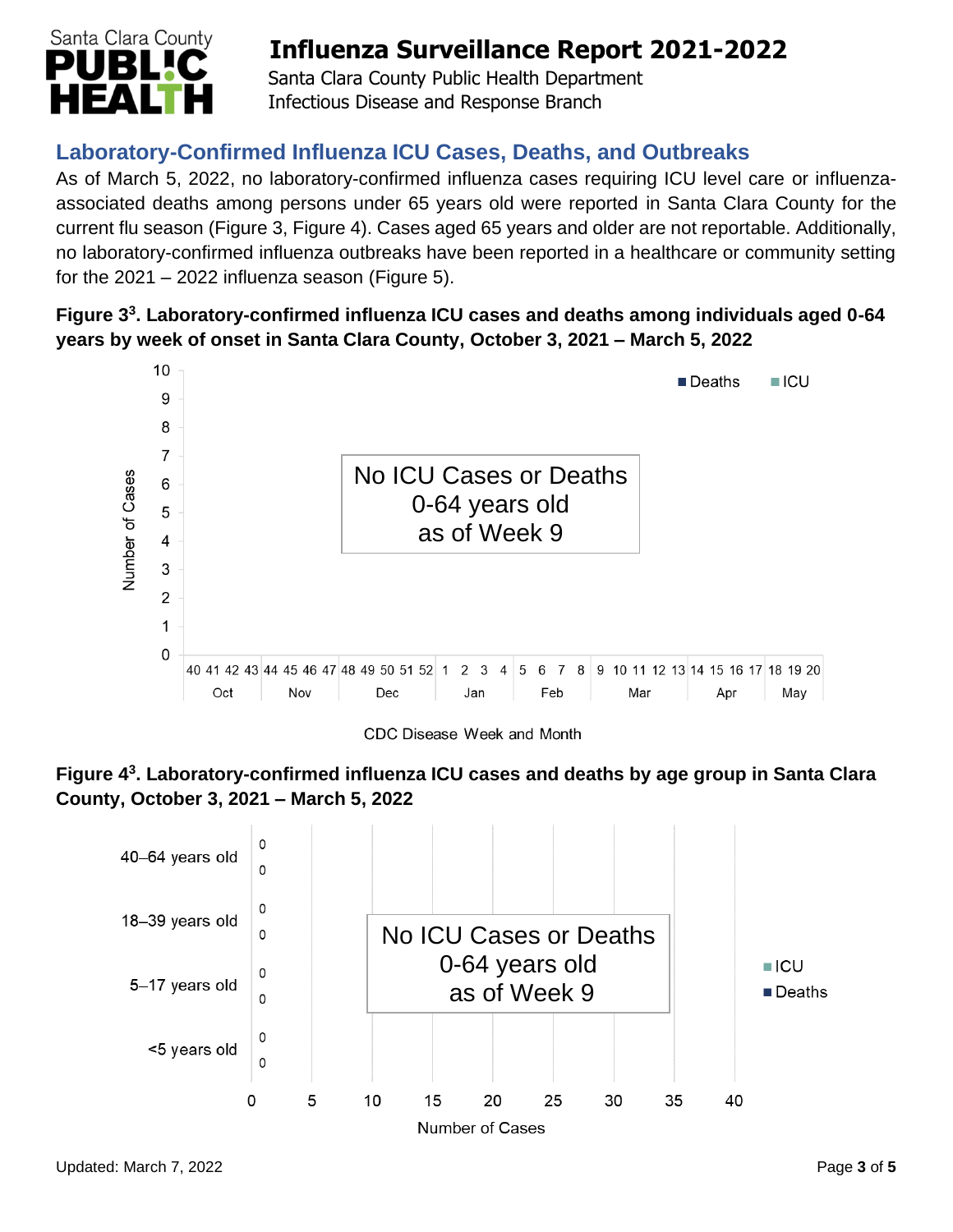

 Santa Clara County Public Health Department Infectious Disease and Response Branch

### **Figure 5 3 . Laboratory-confirmed healthcare and community outbreaks by outbreak onset week in Santa Clara County, October 3, 2021 – March 5, 2022**



## **Statewide and Nationwide Influenza Surveillance**

|                                      | <b>CALIFORNIA</b>                                                                       |                       | <b>UNITED STATES</b> |                |
|--------------------------------------|-----------------------------------------------------------------------------------------|-----------------------|----------------------|----------------|
|                                      | Week 8                                                                                  | <b>Season-To-Date</b> | Week 8               | Season-To-Date |
| Season influenza activity            | Sporadic influenza activity continues across California<br>and the rest of the country. |                       |                      |                |
| <b>Predominant Virus Circulating</b> | Flu A                                                                                   | Flu A                 | Flu A                | Flu A          |
| # Of Flu-Coded Deaths                | 0                                                                                       | 32                    | 12                   | 1081           |
| # Of Flu-Associated Pediatric Deaths | 0                                                                                       |                       | 0                    | 8              |

Note: In week 8, two influenza-associated pediatric deaths were reported to CDC. These deaths occurred in week 47 and week 7.

For more information, visit the [CDPH Influenza Webpage](http://www.cdph.ca.gov/Programs/CID/DCDC/Pages/Immunization/Influenza.aspx) and the [CDC U.S. Influenza Surveillance](http://www.cdc.gov/flu/weekly/)  [Webpage.](http://www.cdc.gov/flu/weekly/)

<sup>&</sup>lt;sup>3</sup> The source for Figures 3, 4, and 5 is the California Reportable Diseases Information Exchange (CalREDIE) system. Data are provisional as of 3/7/2022.